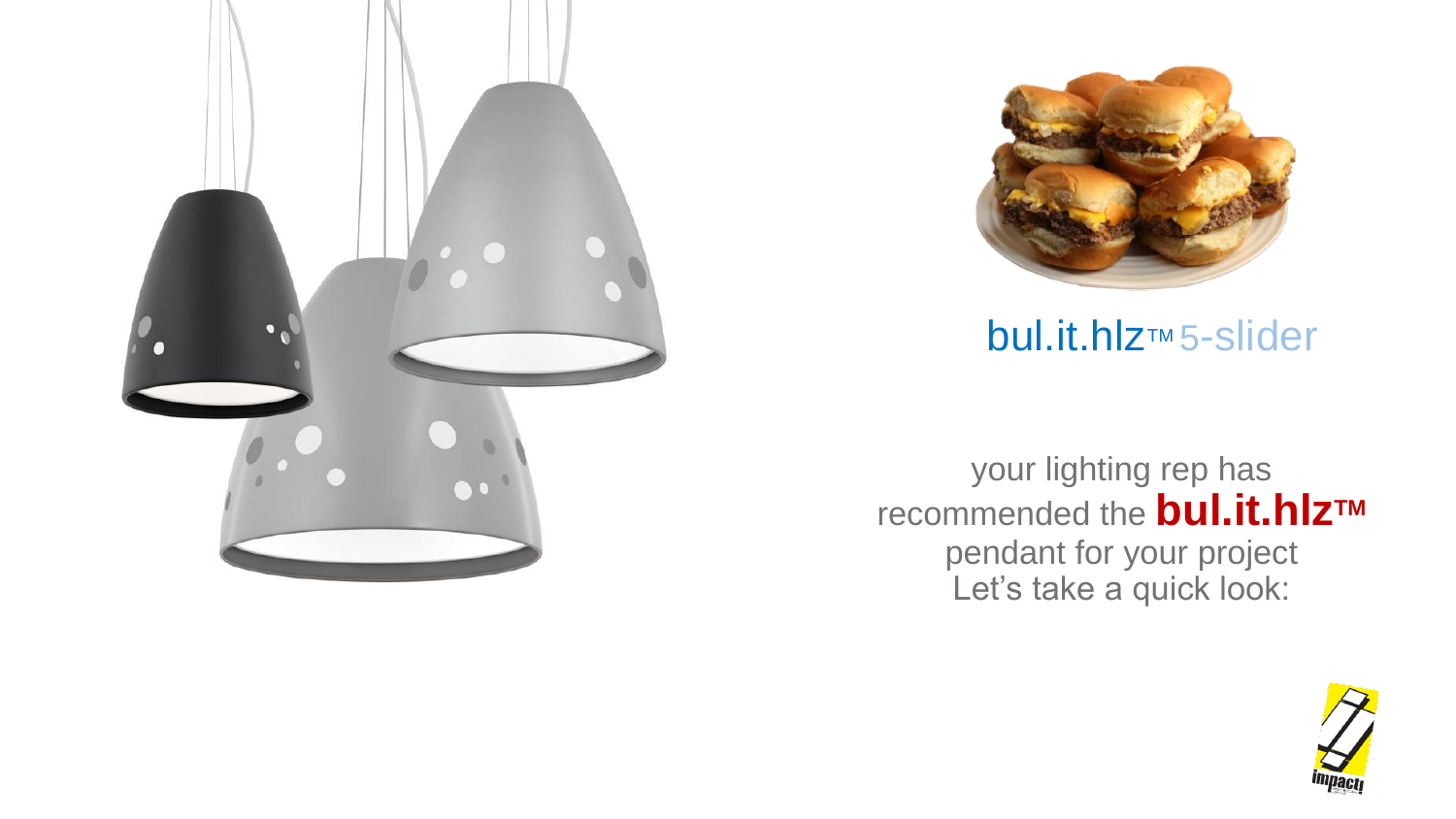

sizes and lumens

- $\blacksquare$  P3208 (8") / 725 1445 lm
- $\blacksquare$  P3212 (12") / 1445 2230 lm
- $\blacksquare$  P3216 (16") / 1800 2300 lm





### **bul.it.hlz**™5-slider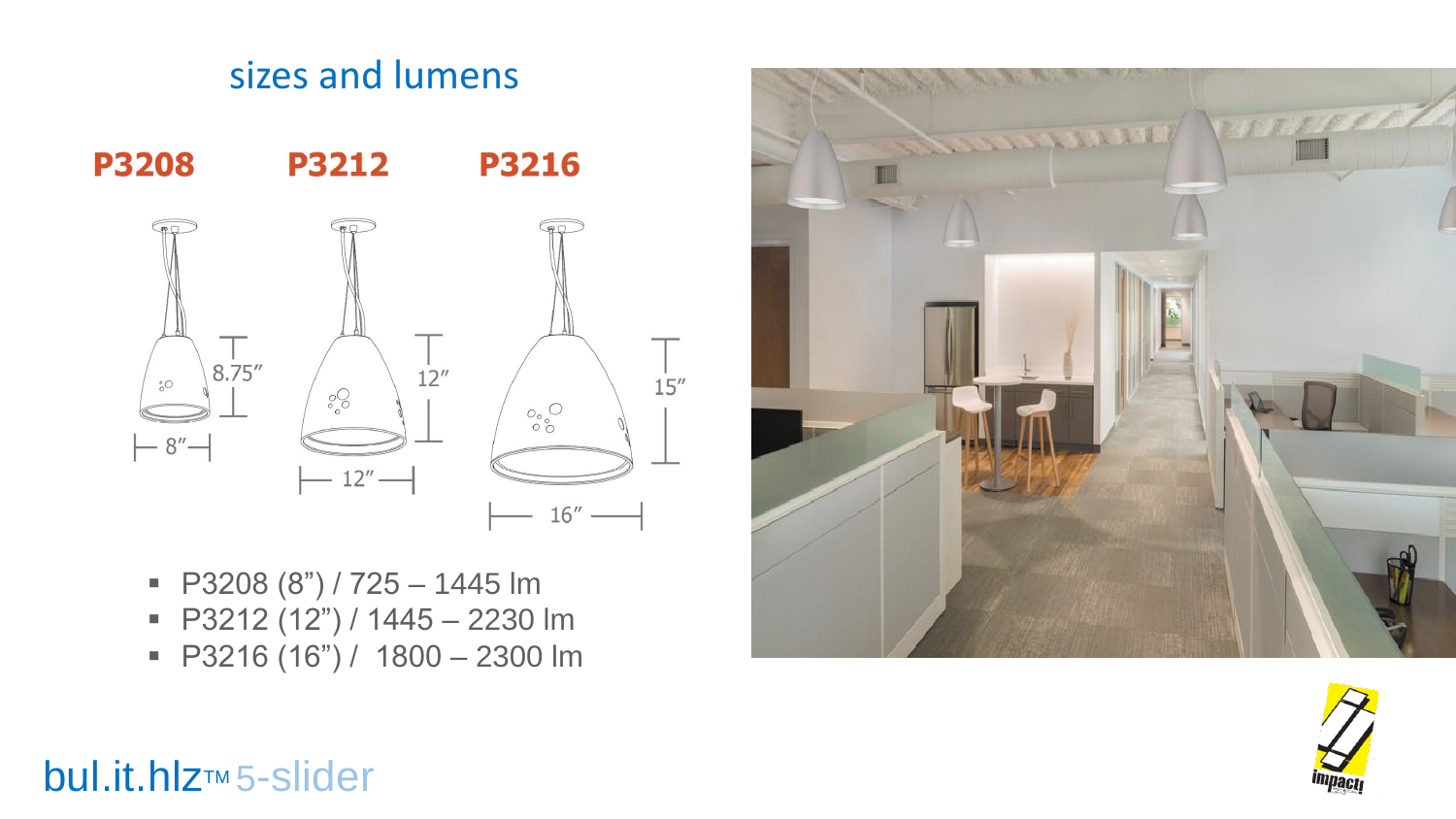### construction

integral programmable driver, universal input (120-277v), field maintainable, 0-10v controllable to 1% dimming.

(POC) power over cable suspension system option provides a clean look without the need for a separate power cord (requires driver canopy)

precision CNC spun .063" aluminum parabolic housing with rolled bottom edge for added strength

> playful hole pattern varies from fixture to fixture

15 standard powder coat paint finishes + custom RAL colors

**bul.it.hlz**™ 5-slider



open bottom, frosted acrylic flat lens, or open with decorative colored ring in amber, blue, frost, green, red, or yellow

5" dia. spun steel canopy with ultrathin stainless steel Wisp® cables with tiny grippers that allow for field adjustability

> optional colored cloth power cord in blue, orange, purple, red or white & gray dot (requires driver canopy)

single COB LED module in 2700K, 3000K, 3500K, 4000K, 90+ CRI standard

.050" spun aluminum conical reflector finished in high reflectance (>92%) matte white powder coat mounted with standoffs to allow a small amount of light to highlight the fanciful hole pattern

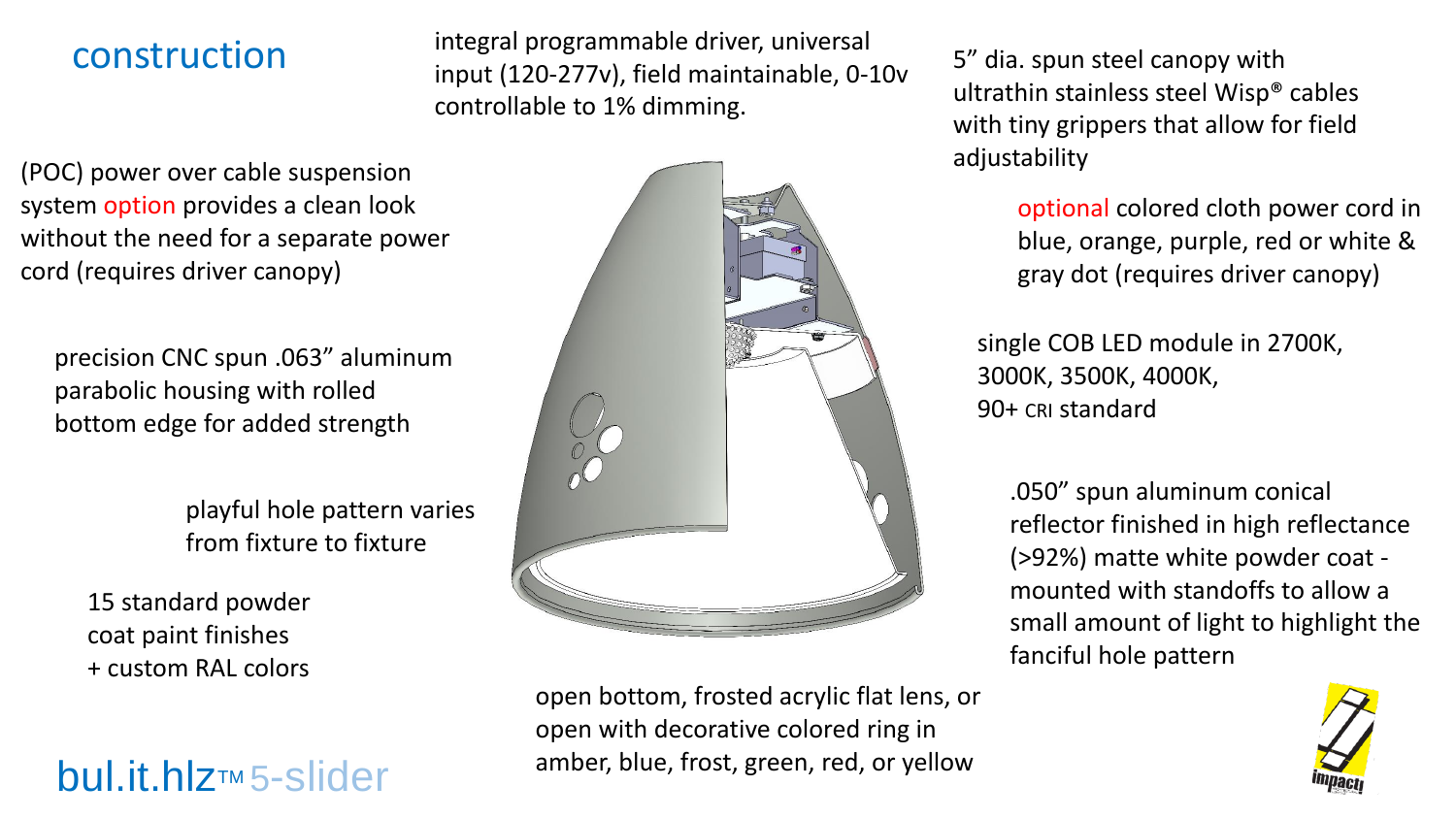# performance

| <b>Schedule</b> |            |                                             |                       |                                                         |                 |         |  |  |  |  |  |
|-----------------|------------|---------------------------------------------|-----------------------|---------------------------------------------------------|-----------------|---------|--|--|--|--|--|
| Symbol          | <b>OTY</b> | <b>Manufacturer</b>                         | <b>Catalog Number</b> | <b>Description</b>                                      | Lamp            | Wattage |  |  |  |  |  |
|                 |            | <b>Impact Architectural</b><br>Lighting LLC | P3216 40 LO           | 16" dia. pendant bul.it.hlz luminaire w/<br>open bottom | 4000k 90cri LED | 27      |  |  |  |  |  |



| <b>Statistics</b>             |  |  |  |  |                                    |                         |  |  |  |  |  |
|-------------------------------|--|--|--|--|------------------------------------|-------------------------|--|--|--|--|--|
| <b>Description Symbol Avg</b> |  |  |  |  |                                    | Max Min Max/Min Avg/Min |  |  |  |  |  |
| bul.it.hlz                    |  |  |  |  | 17.8 fc   35.6 fc   8.9 fc   4.0:1 | 2.0:1                   |  |  |  |  |  |

- 10' x 10' x 12'H space
- 80/50/20 reflectances
- bottom of fixture at 10' aff
- FC readings at 2.5' aff
- layout conducted using P3216 HI output 90 CRI (2300 delivered lumens)